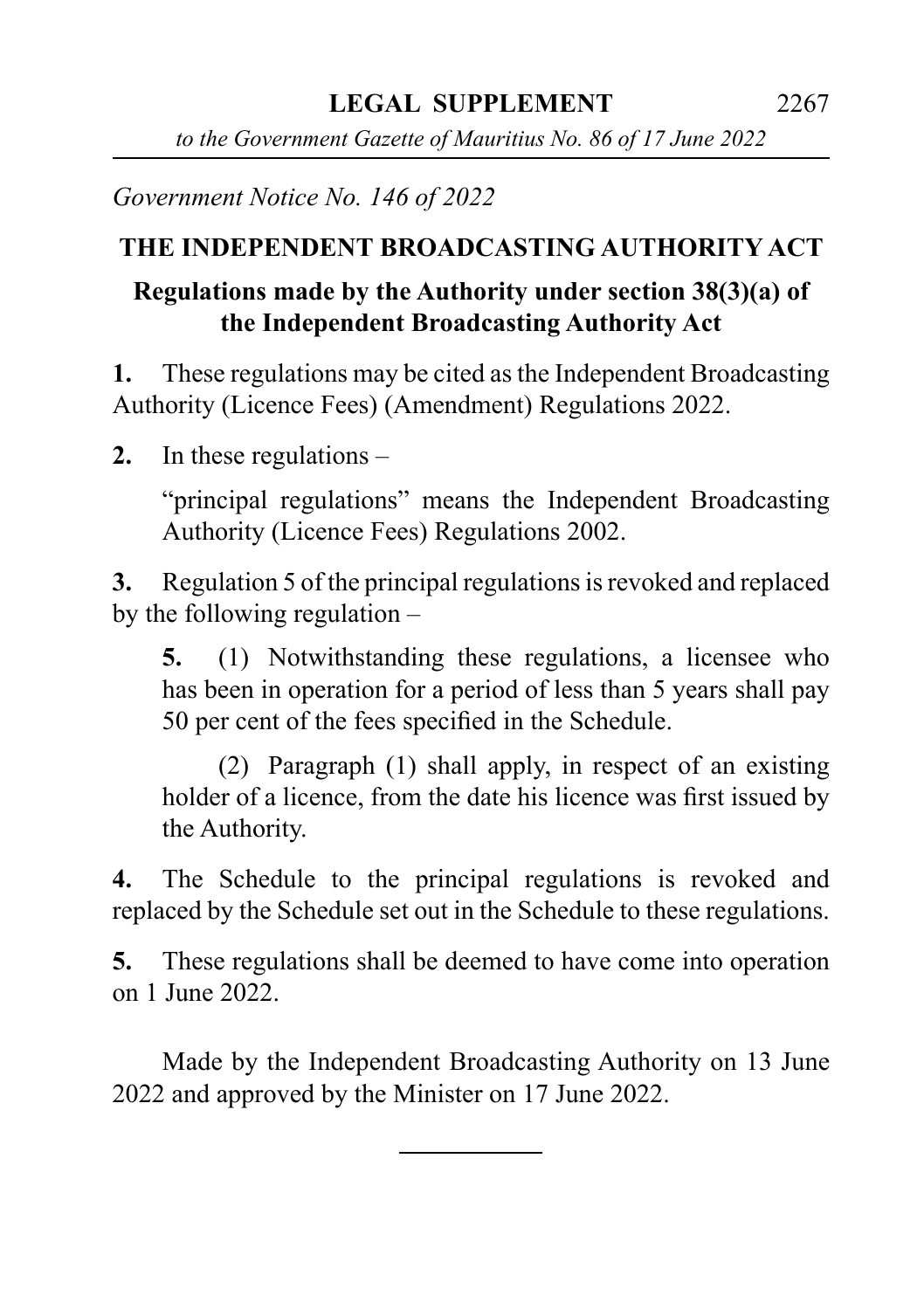#### **SCHEDULE**

[Regulation 4]

# **SCHEDULE**

[Regulations 2 and 3]

## **LICENCES**

#### **PART I**

#### **Sub-Part A – Radio Broadcasting Licences**

| Public radio medium wave broadcasting licence                            | 350,000 |
|--------------------------------------------------------------------------|---------|
| <b>Public Radio FM Broadcasting licence</b>                              | 800,000 |
| Private Commercial Free to Air Medium Wave<br>Radio Broadcasting Licence | 350,000 |
| Private Commercial Free to Air FM broadcasting<br>Licence                | 800,000 |
|                                                                          |         |

#### **Sub-Part B – Narrowcasting Radio Licence**

|    | <b>Narrowcasting Radio Licence</b>                 | (Rs)   |
|----|----------------------------------------------------|--------|
| 1. | Commercial broadcast per day/event/meeting         | 50,000 |
| 2. | Social or cultural broadcast per day/event/meeting | 50,000 |

#### **PART II – TERRESTRIAL TELEVISION BROADCASTING LICENCES**

**(Rs)**

**(Rs)**

| <b>Public Television Broadcasting Licence</b> | 3,000,000 |
|-----------------------------------------------|-----------|
| <b>Private Commercial Television Licence</b>  | 3,000,000 |